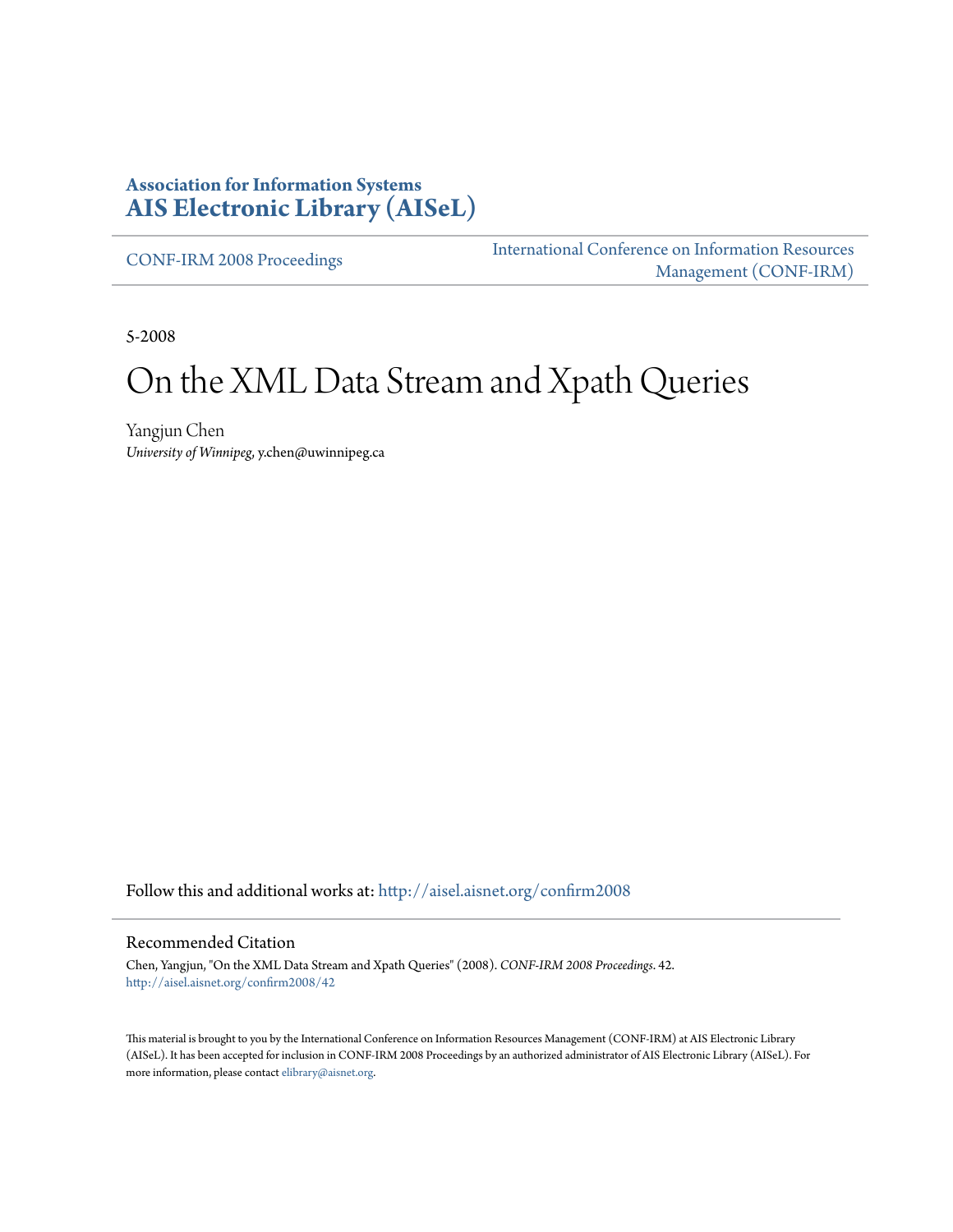# **62F. On the XML Data Stream and Xpath Queries**

Yangjun Chen Dept. of Computer Science, University of Winnipeg y.chen@uwinnipeg.ca

### *Abstract*

With the growing importance of XML in data exchange, much research has been done in providing flexible query mechanisms to extract data from XML documents. In this paper, we focus on the query evaluation in an XML streaming environment, in which data streams arrive continuously and queries have to be evaluated even before all the data of an XML document is available. We will propose an algorithm for this issue, working in  $O(|T| \cdot Q_{leaf})$  time and  $O(|T| \cdot Q_{leaf})$  space, where  $T_{leaf}$  stands for the number of the leaf nodes in a document tree *T* and *Qleaf* for the number of the leaf nodes in a query tree *Q*.

## *Keywords*

XML databases, Trees, Paths, XML pattern matching, XML streams.

### **1. Introduction**

XPath is a simple language for querying XML data. It has been used in many XML applications and also in some languages for querying an XML tree and returning a set of answer nodes, such as in XQuery (World Wide Web Consortium, 2005), XML-QL (Dutch et al., 1999), and Quilt (Chamberlin et al., 2000; Chamberlin et al., 2002).

In this paper, we consider a subset of XPath (World Wide Web Consortium, 2007) queries, which is frequently used in practice. This subset consists of node tests (or say element tag name tests), the child axis  $($ ), the descendant axis  $($ / $)$ , wildcards  $(*)$ , and predicates (or filter, denoted [...]).

We call this class of queries  $XP^{\{i,j,*,\{]\}}$ . Figure 1 shows its grammar.

| Path      | $:=$ | Step   Path Step                                      |
|-----------|------|-------------------------------------------------------|
| Step      | $:=$ | Axis   NodeTest   Axis NodeTest '[' Predicate ']'     |
| Axis      | $:=$ | $\frac{1}{2}$   $\frac{1}{2}$                         |
| NoteTest  | $:=$ | name $ $ ***                                          |
| Predicate | $:=$ | Path   Path ComOp Constant   Predicate '∧' Predicate  |
|           |      | Predicate ' $\vee$ ' Predicate   ' $\neg$ ' Predicate |
| ComOp     | $:=$ | '='   '!='   '>'   '>='   '<'   '<='                  |
|           |      |                                                       |

Figure 1. Language grammar

In the absence of '∨' and '¬', an Xpath expression can be represented as a tree, called a twig pattern. For example, the XPath expression:  $a[b[c \text{ and } ]/f]/[b[c \text{ and } e]/d]$  can be represented as a tree *Q* shown in Figure 2.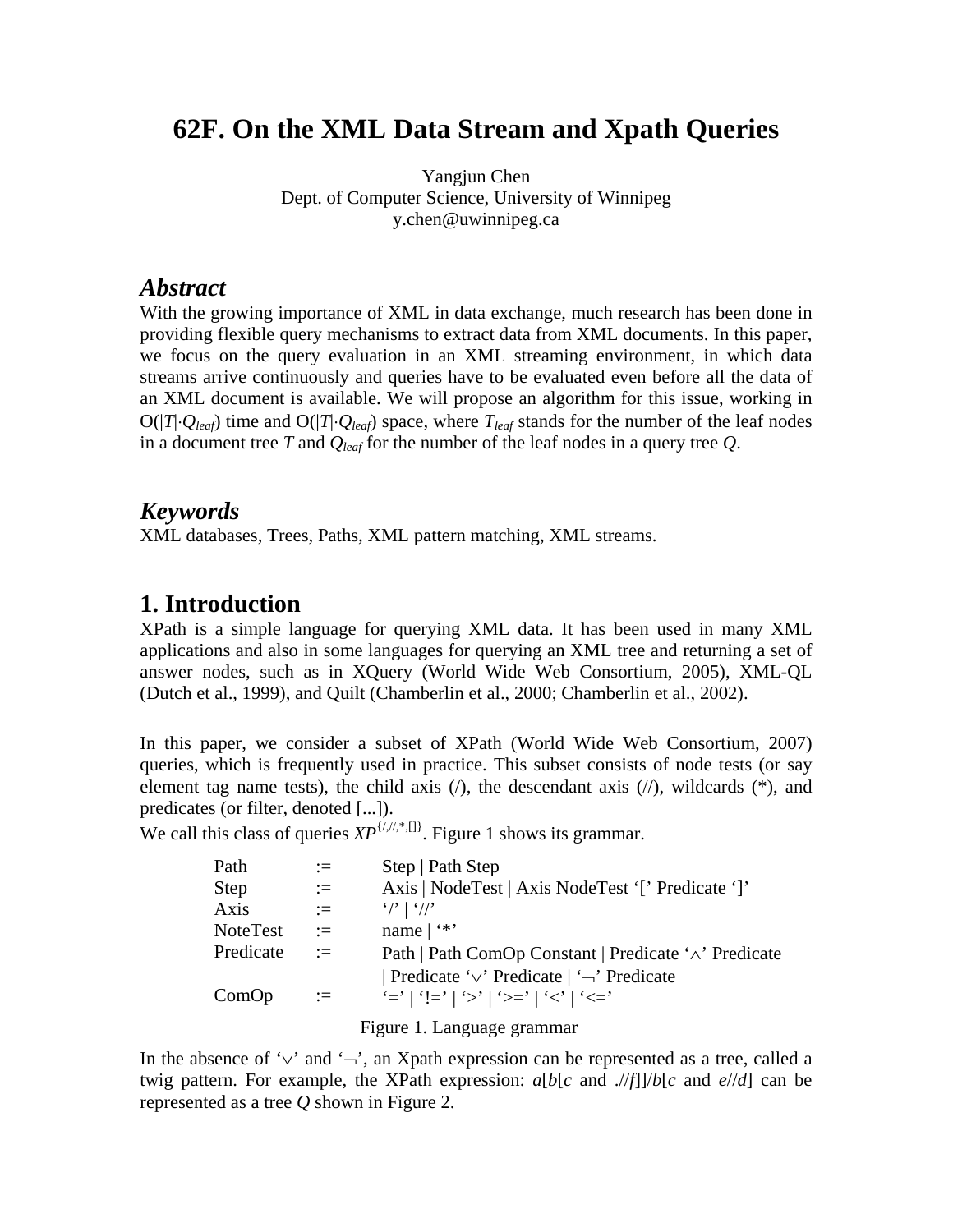

#### Figure 2. A query tree

In such a tree structure, a nodes *v* is labeled with an element name, a wild card '\*' (that matches any element in a document tree *T*), or a string values, denoted as *label*(*v*). In addition, there are two kinds of edges: child edges (*/-*edges) for parent-child relationships, and descendant edges (*//-*edges) for ancestor-descendant relationships. A */-*edge from node *v* to node *u* is denoted by  $v \rightarrow u$  in the text, and represented by a single arc; *u* is called a */-child* of *v*. A *//-edge* is denoted  $v \Rightarrow u$  in the text, and represented by a double arc; *u* is called a *//-child* of *v*. For any node *v* in *Q*, we use  $Q[v]$  to represent the subtree rooted at *v*. We also denote the query size, i.e., the number of nodes in  $Q$ , by  $|Q|$ ; and the document size, i.e., the number of elements in *T*, by |*T*|.

In any DAG (*directed acyclic graph*), a node *u* is said to be a descendant of a node *v* if there exists a path (sequence of edges) from *v* to *u*. In the case of a twig pattern, this path could consist of any sequence of */-*edges and/or *//-*edges. Based on these concepts, the tree embedding can be defined as follows.

**Definition 1.** An embedding of a twig pattern *Q* into an XML document *T* is a mapping *f*:  $Q \rightarrow T$ , from the nodes of *Q* to the nodes of *T*, which satisfies the following conditions:

- (i) Preserve node label: For each  $u \in Q$ ,  $label(u) = label(f(u))$  (or say *u* matches  $f(u)$ ).
- (ii) Preserve parent-child/ancestor-descendant relationships: If  $u \rightarrow v$  in *Q*, then  $f(v)$  is a child of  $f(u)$  in  $T$ ; if  $u \Rightarrow v$  in  $Q$ , then  $f(v)$  is a descendant of  $f(u)$  in  $T$ .

If there exists a mapping from *Q* into *T*, we say, *Q* can be imbedded into *T*, or say, *T*  contains *Q*.

In an XML streaming environment, an XML document tree *T* is modeled as a stream *S* of modified SAX events: *startElement*(*tag*, *level*, *id*) and *endElement*(*tag*, *level*), where *tag*  is the tag of the node being processed, *level* is the level at which the node appears, and *id*  is the unique identifier assigned to the node. A node in *T* exactly corresponds to a *startElement* and (the corresponding *endElement* event) in *S*. In addition, if an element *e* has no subelement, a text is possibly associated with its *startElement*. These events are the input to our query evaluation processor.

In this paper, we propose a new algorithm to evaluate queries in such an environment, which runs in  $O(|T|\cdot Q_{leaf})$  time and  $O(T_{leaf}Q_{leaf})$  space, where  $T_{leaf}$  and  $Q_{leaf}$  represent the numbers of the leaf nodes in a document tree *T* and in a query tree *Q*, respectively.

The remainder of the paper is organized as follows. In Section 2, we review the related work. In Section 3, we discuss our main algorithm. In Section 4, we extend this algorithm to general cases that '∨' and '¬' logic operators are included. Finally, a short conclusion is set forth in Section 5.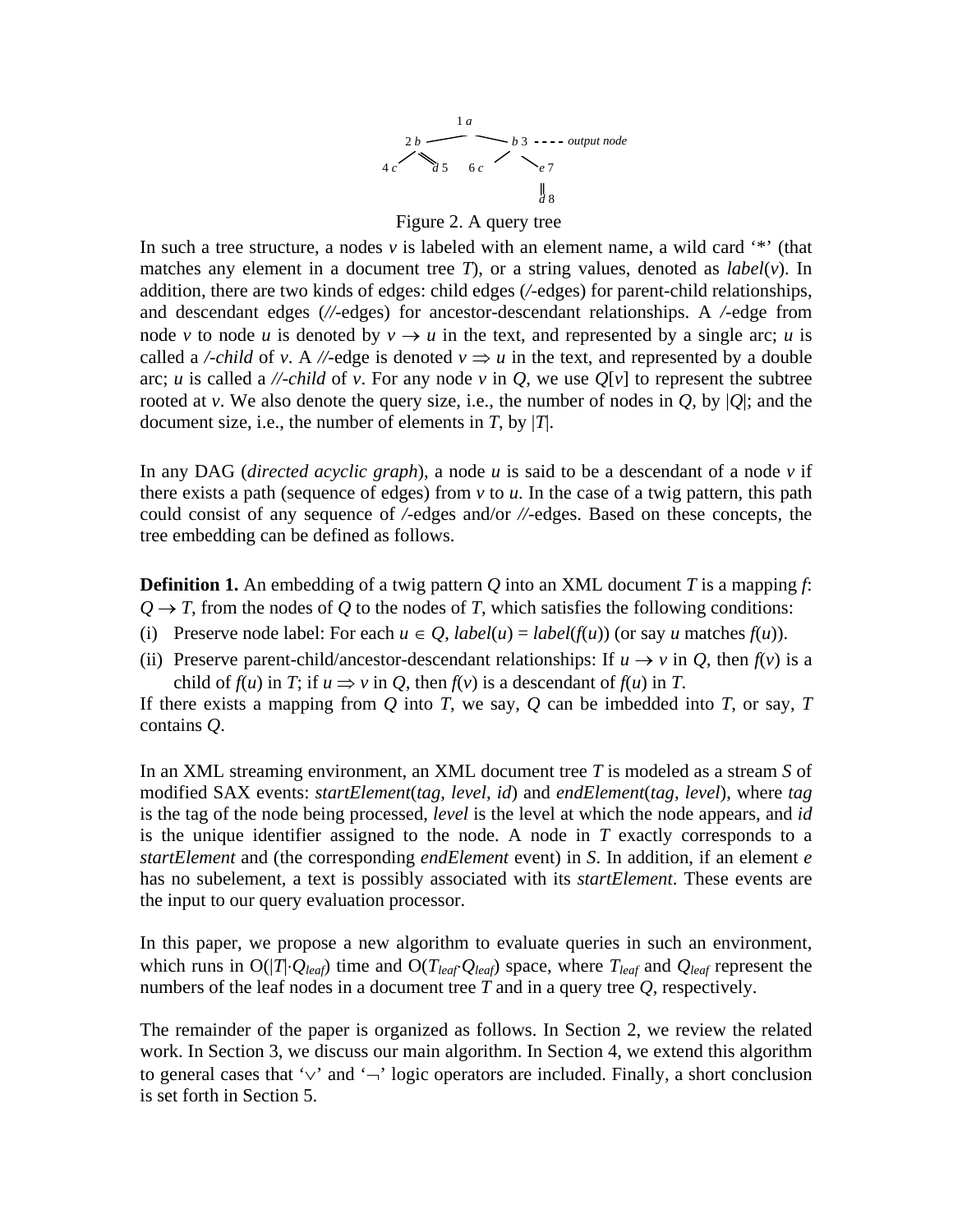# **2. Related work**

Recently, a great many strategies have been proposed to evaluate XPath queries in an XML streaming environment (Avila *et al.*, 2002; Chen *et al.*, 2006; Ives *et al.*, 2002; Koch *et al.*, 2004; Ludascher *et al.*, 2002; Peng and Chawathe, 2003; Peng *et al.*, 2003). The methods discussed in (Avila *et al.*, 2002; Ives *et al.*, 2002) are based on finite state automata (*FSA*), but only able to handle single path queries, i.e., a query containing branching cannot be processed, as observed in (Peng and Chawathe, 2003). The method proposed in (Peng and Chawathe, 2003) is a general strategy, but requires exponential time  $(O(|T| \times 2|Q|))$  in the worst case, as analyzed in (Peng *et al.*, 2003). The methods discussed in (Koch *et al.*, 2004; Ludascher *et al.*, 2002) do not support *d*-edges. If we extend them to general cases, exponential time is required. Up to now, the research culminates in *TwigM* presented in (Chen *et al.*, 2006). It is not only a general-case algorithm, but also works in polynomial time. In the worst case, its time complexity is bounded by  $O(T_hQ_d|Q||T| + |Q|^2|T|)$ , where  $T_h$  is the height of  $T$  and  $Q_d$  is the largest outdegree of a node in *Q*. By this method, each node *q* of *Q* is associated with a boolean array of length  $Q_d$  and a stack of size  $T_h$ , in which each element is a node  $v$  from  $T$  such that its relationship with the nodes in the stack associated with *q*'s parent *q*' satisfies the relationship between *q* and *q*'. Therefore, each time to figure out a stack and push a node into it,  $O(T_hQ_d|Q|)$  time is required, leading to a time complexity of  $O(T_hQ_d|Q||T)$  +  $|Q|^2$  (*T*). See Theorem 4.4 in (Chen *et al.*, 2006).

# **3. Main Algorithm**

Weremark that in a streaming environment, the input to the XML query processor is a steam of modified SAX events; and an event is either *s*tartElement(*tag*, *level*, *id*) or *endElement*(*tag*, *level*). In order to evaluate a query *Q*, we have to scan a stream *S* from the beginning to the end and report any *startElement* event once the corresponding subtree is found containing *Q*.

For this purpose, we will maintain a global *stack* structure with each entry in it being a triplet:  $\langle e, p, c \rangle$ , where *e* is a *startElement* event, *p* is a pointer to an entry in *stack* where its parent *startElement* is stored and *c* a pointer to the head of a linked list containing all the nodes constructed for its child elements, as illustrated in Figure 3.



Figure 3. Illustration for *stack* structure

During the process, two other data structures are also maintained and computed to facilitate the discovery of subtree matchings according to Definition 1.

- Each node *v* (corresponding to a *startElement* event in *S*) in a document tree *T* is associated with a set, denoted  $\alpha(v)$ , contains all those nodes *q* in *Q* such that  $O[q]$ can be imbedded into *T*[*v*].
- Each *q* in *Q* is associated with a value  $\delta(q)$ , defined as follows.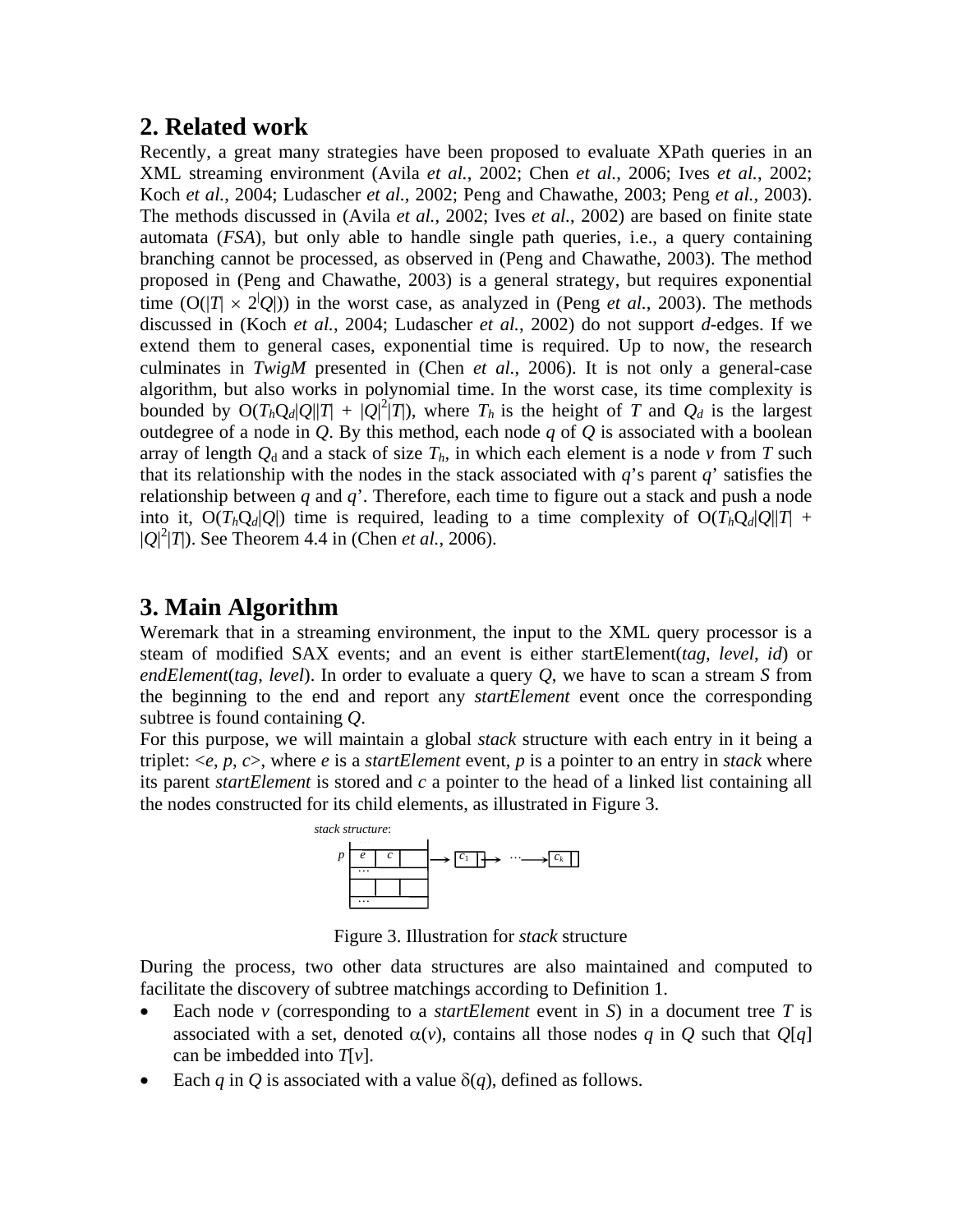Initially, for each  $q \in Q$ ,  $\delta(q)$  is set to  $\phi$ . During the tree matching process,  $\delta(q)$  is dynamically changed as below.

- (i) Let *v* be a node in *T* with parent node *u*.
- (ii) If *q* appears in  $\alpha(v)$ , change the value of  $\delta(q)$  to *u*.

Then, each time before we insert *q* into  $\alpha(v)$ , we will do the following checkings:

- 1. Check whether  $label(q) = label(v)$ .
- 2. Let  $q_1, ..., q_k$  be the child nodes of  $q$ . For each  $q_i$  ( $i = 1,..., k$ ), check whether  $\delta(q_i)$  is equal to *v*.

If both (1) and (2) are satisfied, insert *q* into  $\alpha(v)$ .

Below is the algorithm, which takes an event stream *S* and a twig pattern *Q* as the input. During the process, *S* is scanned from the beginning to the end and once a *startElement* event is found such that the subtree rooted at the corresponding node contains *Q* it will be reported.

In the algorithm, a virtual *startElement* event is used, which is considered to be the parent of the first *startElement* event in *S* (which corresponds to the root of *T*). The *level* number of the virtual event is set to be -1, and its *tag* and *id* are both set to be *nil*. Two variables *E* and *E'* are used. *E'* is for the current *startElement* event being processed while *E* is to store the parent of the current *startElement* event. In addition, each time a node *v* is constructed, a subprocedure *containment-check*(*v*, *Q*) is invoked to find all those  $q \in Q$ such that  $T[v]$  contains  $Q[q]$  and store them in  $\alpha(v)$ .

#### **Algorithm** *query-evaluation*(*S*, *Q*)

```
input: S - an XML stream; Q - a twig pattern. 
output: report any startElement such that for the corresponding node v, T[v] contains Q. 
begin
1. push(the first element of S, stack); 
2. E := virtual event;
3. while stack is not empty do { 
4. E' := top(state); (*check the top element in stack*) 
5. E' \cdot p := address of E; (*establish parent link for E'*)
6. let e be the next element in S; 
7. if e is a startElement event then { 
8. E := E';
9. push(e, stack); 
10. } 
11. else (*e is an endElement event.*) 
12. {E'} := pop(state); (*pop the top element out of stack*)
```

```
13. generate node v for E''; E := E''.p;
```
- 14. append *v* to the end of  $(E''\cdot p).c$ ;
- 15. call *containment-check*(*v*, *Q*);
- 16. }

17. }

**end**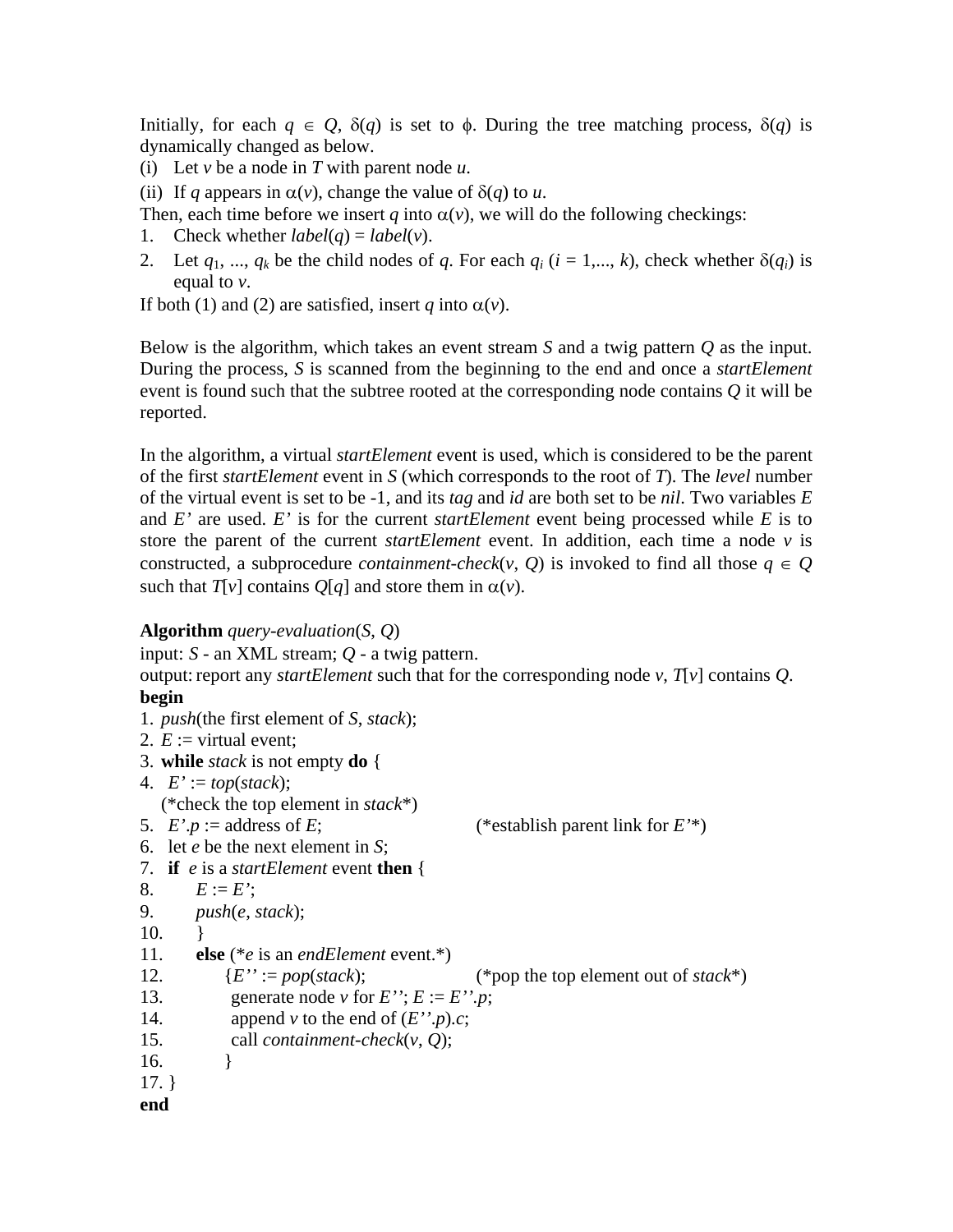The above algorithm processes the events in *S* one by one. Therefore, the corresponding document tree *T* is searched in the depth-first traversal fashion. Each time a *startElement*  event is encountered, it will be pushed into *stack* (see line 1 and lines 6 - 9) and stay there until its corresponding *endElement* is encountered (see lines 11 - 12). In this case, it will be popped out of *stack* and a node *v* for it will be constructed (see line 13), for which a containment check will be performed (see line 15).

**Example 1.** Consider the document tree *T* in Figure 4(a). Its XML stream *S* is shown in Figure 4(b). Applying the algorithm *query-evaluation*( ) to *S*, we will regain *T* if line 15 is not executed. In Figure 5, we trace the first 8 steps of the execution process.



| 15. $endE(c, 1)$<br>16. $endE(a, 0)$ | 1. start $E(a, 0, 1)$ 9. end $E(a, 1)$<br>2. start $E(a, 1, 2)$ 10. start $E(c, 1, 6)$<br>3. start $E(c, 2, 3)$ 11. start $E(b, 2, 7)$<br>4. $endE(c, 2)$<br>5. start $E(e, 2, 4)$ 13. start $E(b, 2, 8)$<br>6. start $E(b, 3, 5)$<br>$7.$ end $E(b, 3)$<br>$8.$ endE $(e, 2)$ | 12. $endE(b, 2)$<br>14. $endE(b, 2)$ | (b) |
|--------------------------------------|--------------------------------------------------------------------------------------------------------------------------------------------------------------------------------------------------------------------------------------------------------------------------------|--------------------------------------|-----|
|--------------------------------------|--------------------------------------------------------------------------------------------------------------------------------------------------------------------------------------------------------------------------------------------------------------------------------|--------------------------------------|-----|

Figure 4. A document tree and its XML stream



Figure 5. Illustration for for  $L(q_i)$ 's

From the above discussion, we can see that a document tree can always be constructed by scanning the corresponding XML stream *S*. For the purpose of query evaluation, however, we have to check the containment each time a node of *T* is constructed. This is done by calling *containment-check*(*v*, *Q*), in which another two functions are invoked to do different checkings:

- *element-check*( $u$ ,  $q$ ):  $u$  is an element containing subelements. It checks whether  $T[u]$ contains  $Q[q]$ . If it is the case, return  $\{q\}$ . Otherwise, it returns an empty set  $\varnothing$ .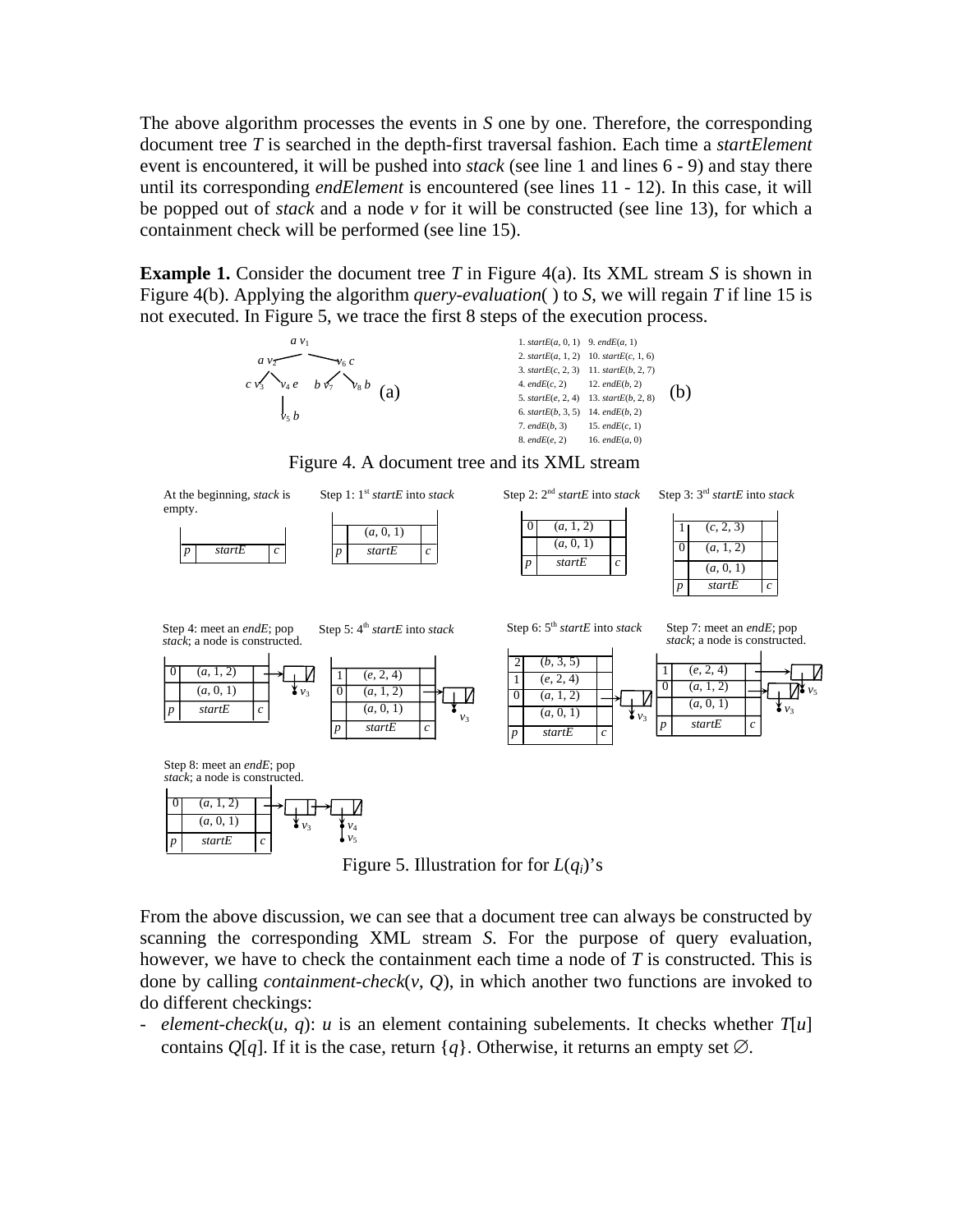- *bottom-element-check*(*u*, *Q*): *u* is an element containing no subelement. It returns a set of nodes in *Q*:  $\{q_1, ..., q_k\}$  such that for each  $q_i$  ( $1 \le i \le k$ ) the following conditions are satisfied.
	- (i)  $label(u) = label(q_i)$ .
	- (ii) if *qi* has a child, then the child must be a text and matches the text associated with *u*.

### **Algorithm** *containment-check*(*v*, *Q*)

input:  $v - a$  node in  $T$ ;  $Q - a$  twig pattern. output:  $a(v)$  - a set of query node *q* such that  $T[v]$  contains  $Q[q]$ . **begin** 1.  $C := \emptyset$ ;  $C_1 := \emptyset$ ;  $C_2 := \emptyset$ ; 2. **if** *v*.*c* is not *nil* **then**  $(*v$  has some subelements.\*) 3. {let  $v_1$ , ...,  $v_k$  be the child nodes of  $v$ ; 4.  $\alpha := \alpha(v_1) \cup ... \cup \alpha(v_k)$ ;

5. **for** each  $q \in \alpha$  **do** 

```
6. \{\delta(q) := v; C := C \cup \{q \text{'s parent}\};\}
```

```
7. remove all \alpha(v_i) (i = 1, ..., k);
```
8. **for** each *q'* in *C* **do**

```
9. C_1 := C_1 \cup element\text{-}check(v, q');
```
- 10. }
- 11.  $C_2 := bottom\text{-}element\text{-}check(v, Q);$
- 12.  $\alpha(v) := \alpha \cup C_1 \cup C_2;$

### **end**

**Function** *element-check*(*u*, *q*)

### **begin**

1.  $C_1 := \emptyset$ ;

```
2. if label(q) = label(u) then (*If q is '*', the checking is always successful.*)
```

```
3. {let q_1, ..., q_k be the child nodes of q;
```
- 4. **if** for each  $q_i$  ( $i = 1, ..., k$ ) d( $q_i$ ) is equal to  $u$
- 5. **then**  $\{C_1 := \{q\};\}$
- 6. **if** *q* is *root* **then** report *u*; } }

```
7. return C_1;
```
**end**

```
Function bottom-element-check(u, Q)
```
### **begin**

```
1. C_2 := \emptyset; flag := false;
```
- 2. **for** each leaf node *q* in *Q* **do** {
- 3. **if** *q* is a text **then**  $\{$
- 4. let  $q'$  be the parent of  $q$ ;
- 5. **if**  $label(q') = label(u)$  and

*q* matches the text associated with *u* then  $\{C_2 := C_2 \cup \{q\} \}$ ; *flag* := *true*;

6. }

```
7. else {
```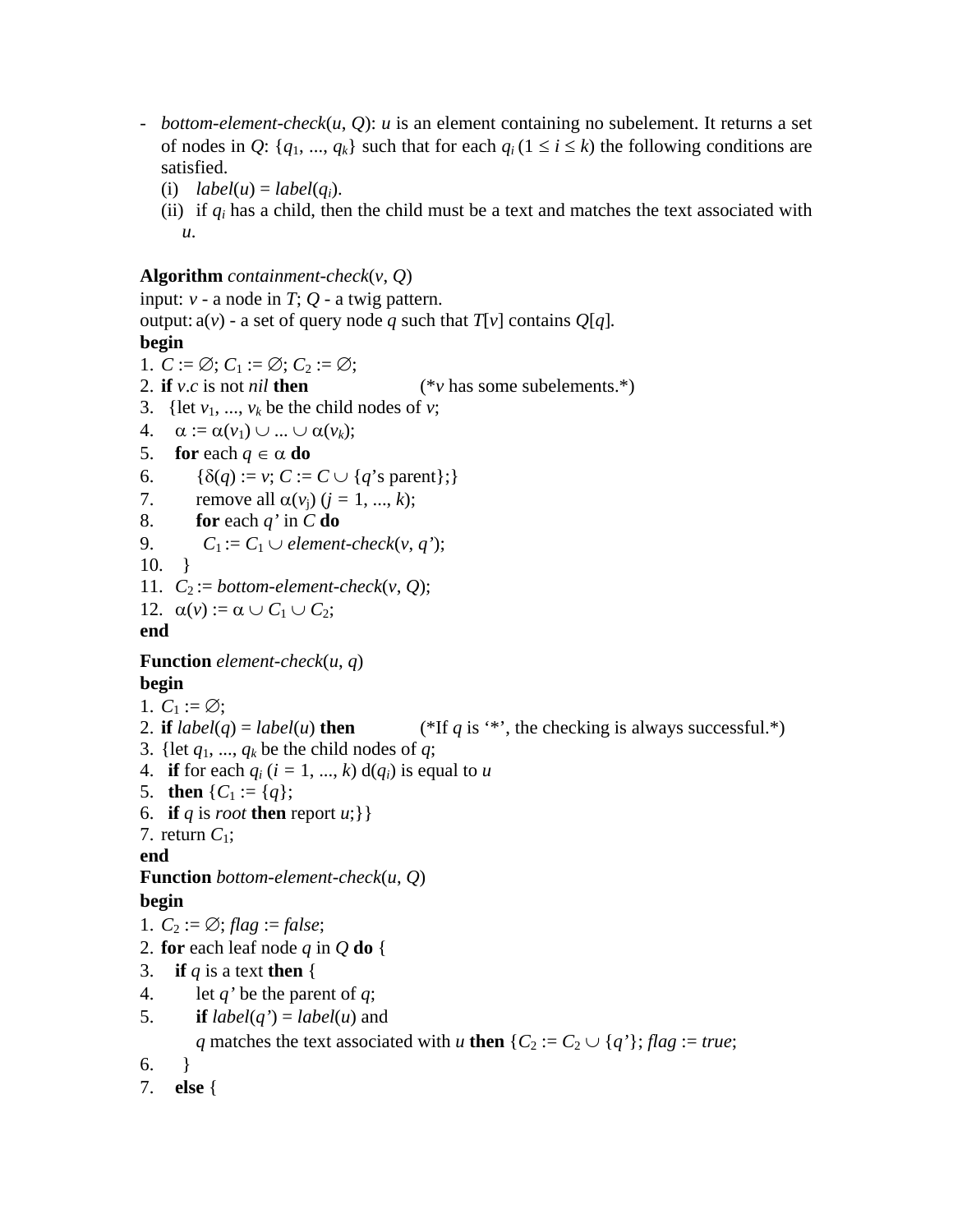8. **if**  $label(q) = label(u)$  **then** { 9.  $C_2 := C_2 \cup \{q\}; flag := true;$ 10. } 11. **if** *q* is *root* and *flag* := *true* **then** report *u*; 12. *flag* := *false*; 13. } 14. return  $C_2$ ; **end**

One of the inputs to the algorithm *containment-check*( ) is a node *v* constructed in the execution of *query-evaluation*(*S*, *Q*). If *v* corresponds to an element that has no subelement, the function *bottom-element-check*() is called (see line 11), by which  $a(v)$ will be established by checking it against all the leaf nodes of *Q*. Otherwise,  $\alpha(v_i)$  will be checked for all the child nodes  $v_i$  of  $v$  (see lines 3 -6). Concretely, for each *q* in  $\alpha$  (=  $\alpha$ ( $v_1$ ) ∪ ... ∪ α(*vk*)), the value of δ(*q*) will be changed to *v*. Meanwhile, *q*'s parent will be stored in a temporary variable *C*. Then, all the nodes *q'* in *C* are the candidates to be further checked. This is done by calling *element-check*( $v$ ,  $q'$ ) to see whether  $T[v]$  contains *Q*[*q*'] (see lines 8 -9). Special attention should be paid to the fact that *bottom-elementcheck*() should also be applied to  $\nu$  to find all the leaf nodes of  $Q$  which matche  $\nu$ .

Finally, we notice that in the execution of *element-check*(),  $\delta(q)$ 's are utilized to facilitate the checkings (see lines 3 - 5 in *element-check*( )).

# **4. General cases**

In this section, we extend the algorithm discussed in the previous section to handle queries containing ' $\land$ ', ' $\lor$ ' and ' $\neg$ ' logic operators.

Without loss of generality, we assume that in an XPath expression a predicate is a path, or a conjunctive normal form. As an example, consider the following XPath expression:

 $a[b[c \text{ and } ]/f]/b[c \text{ or } e]/[f][g[\text{not } c]$ .

This expression can be represented as an And-Or tree *Q* shown in Fig. 6.

![](_page_7_Figure_8.jpeg)

Figure 6. A query tree with different logic operators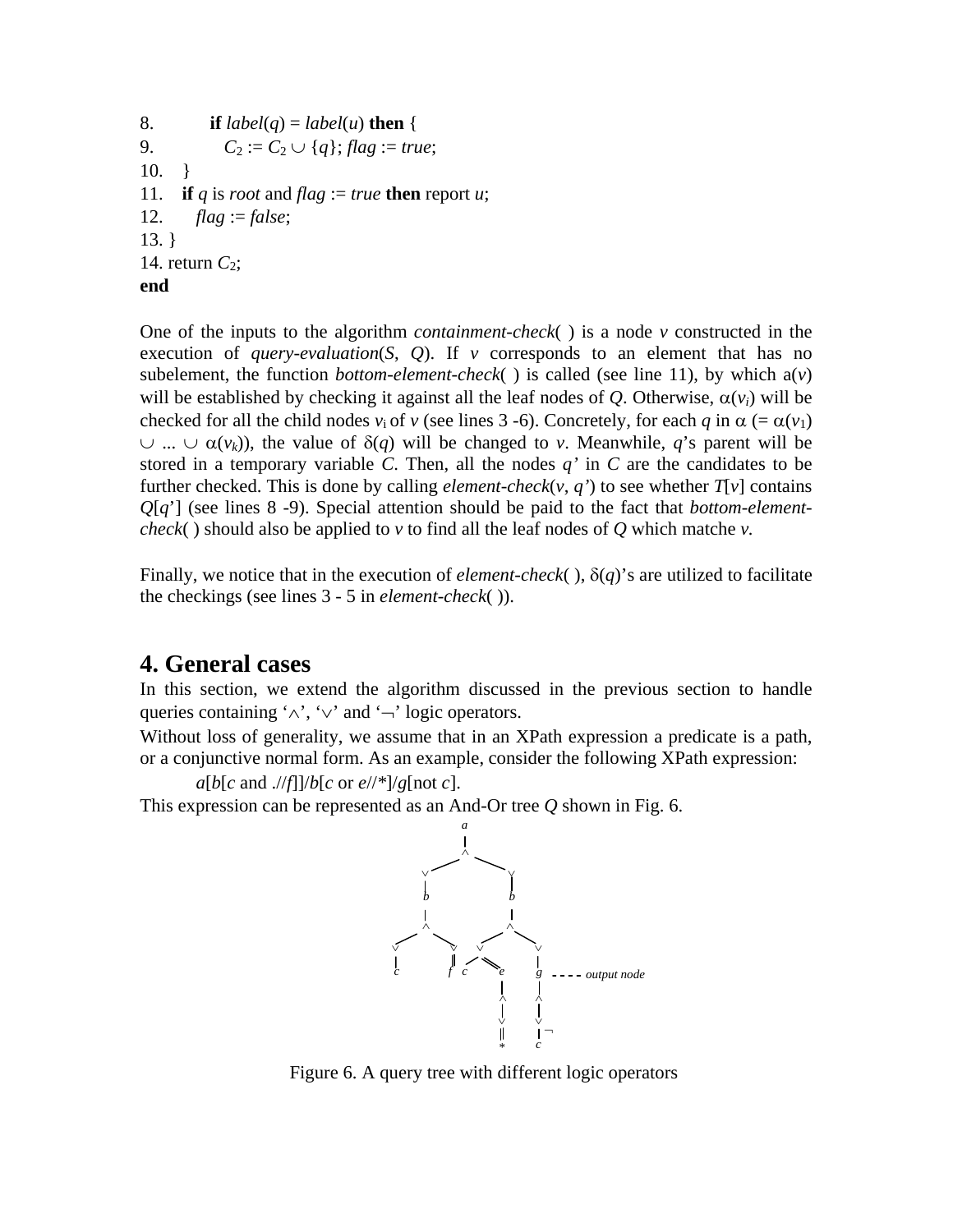In such a tree, we distinguish between two kinds of nodes:

- name nodes: nodes corresponding to the node test.
- operator nodes: nodes labeled with ∧ or ∨.

As with a simple twig pattern, it may contain two kinds of edges: /-edges and //-edges; but an edge may be labeled with ' $\neg$ '. If an edge  $(q, q')$  is labeled with ' $\neg$ ', *q*' is called a negative node; otherwise, *q*' is called a positive node.

In an And-Or tree *Q*, the following conditions always hold:

- 1. The child nodes of any ∨-node are name nodes.
- 2. The child nodes of any ∧-node are ∨-nodes.

3. Any name node has no children or has only one node which is a  $∧$ -node.

According to the above properties, the tree embedding of *Q* into a document tree *T* can be defined as follows.

Let *q* be a node in *Q* with child nodes  $q_1, ..., q_k$ . Let *v* be a node in *T* with child nodes  $v_1$ , ..., *vl*.

(i) If *q* is a ∨-node,  $T[v]$  contains  $Q[q]$  if one of the following conditions holds:

- There exists a positive //-child  $q_i(1 \le i \le k)$  such that  $T[v]$  contains  $Q[q_i]$ .

There exists a positive /-child  $q_i$  ( $1 \le i \le k$ ) such that  $T[v]$  contains  $Q[q_i]$  and  $label(v) = label(q_i).$ 

- There exists a negative //-child  $q_i(1 \le i \le k)$  such that  $T[v]$  does not contain  $Q[q_i]$ .

- There exists a negative /-child  $q_i$  ( $1 \le i \le k$ ) such that  $T[v]$  does not contain  $Q[q_i]$ or  $T[v]$  contains  $Q[q_i]$  but  $label(v) \neq label(q_i)$ .

(ii) If *q* is a  $\land$ -node, *T*[*v*] contains *O*[*q*] if the following conditions hold:

- for every positive node  $q_i$  ( $1 \le i \le k$ ), there exists a  $v_i$  ( $1 \le j \le l$ ) such that  $T[v_i]$ contains *Q*[*qi*].

- for every nagative node  $q_i$  ( $1 \le i \le k$ ), there exists no  $v_i$  ( $1 \le j \le l$ ) such that  $T[v_i]$ contains *Q*[*qi*].

(iii) If *q* is a name node,  $T[v]$  contains  $Q[q]$  if the following conditions hold:

- *T*[*v*] contains  $Q[q_1]$  (*q* has only one child node  $q_1$ .)
- $label(v) = label(q)$ .

In the following, we give an algorithm to check the embedding of an And-Or tree *Q* into a document tree *T*. For this purpose, we associate with each *v* in *T* two sets:  $\alpha(v)$  and  $\beta(v)$ . α(*v*) is defined in the same way as in Section 3; and β(*v*) contains all those ∨-nodes *q* in *Q* such that *Q*[*q*] can be imbedded into *T*[*v*]. Besides, in order to calculate β(*v*), we maintain an array  $N<sub>0</sub>$  containing all the negative nodes in  $Q$ .

With  $\alpha(v)$  and  $\beta(v)$ , we need to slightly change the algorithms *containment-check*() and *element-check*( ) discussed in 4.1. But Algorithm *bottom-element-check*( ) needn't be modified.

**Algorithm** *general-containment-check*(*v*, *Q*) input:  $v - a$  node in  $T$ ;  $Q - a$  twig pattern.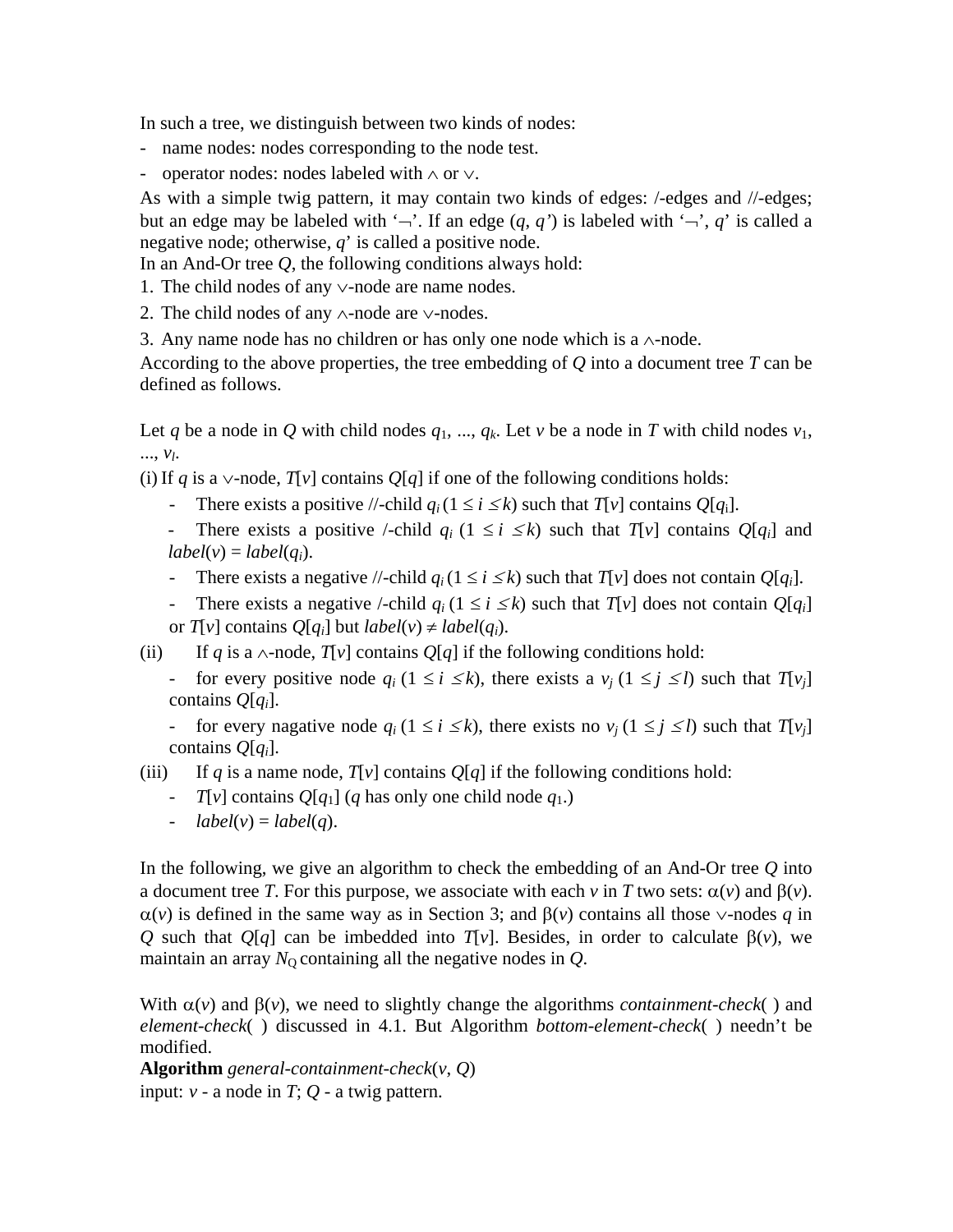output:  $a(v)$  - a set of query node *q* such that  $T[v]$  contains  $Q[q]$ . **begin** 1.  $S := \emptyset$ ;  $S_1 := \emptyset$ ;  $S_2 := \emptyset$ ; 2. **if** *v*.*c* is not *nil* **then**  $(*v \text{ has some subelements.})$ 3. {let  $v_1$ , ...,  $v_k$  be the child nodes of  $v$ ; 4.  $\alpha := \alpha(v_1) \cup ... \cup \alpha(v_k);$ 5. **for** each  $q \in \alpha$  **do** { 6. **for**  $q \in \beta(v)$  **do**  $\{\delta(q) := v\}$ 7. assume that  $\alpha = \{q_1, ..., q_i\};$ 8. **for**  $i = 1$  to  $j$  **do** { 9.  $S := S \cup \{q_i\text{'s parent}\};$ 10. remove all  $\alpha(v_i)$  ( $j = 1, ..., k$ ); 11. **for** each  $q$  in  $S$  **do** 12.  $S_1 := S_1 \cup general-element-check(v, q);$ 13. } 14.  $S_2 := bottom-element-check(v);$ 15.  $\alpha(v) := \alpha \cup S_1 \cup S_2;$ 16. call calculate- $β(v, α(v))$ ; **end Function** *general-element-check*(*u*, *q*) **begin** 1.  $S_1 := \emptyset;$ 2. **if**  $label(q's parent) = label(u)$  then (\*If *q* is \*, the checking is always successful.\*) 3. {let  $q_1, ..., q_k$  be the child nodes of  $q$ ; 4. **if** for each  $q_i$  ( $i = 1, ..., k$ )  $\delta(q_i)$  is equal to *u* 5. **then**  ${S_1 := {q}}$ ; 6. **if** *q*'s parent is *root* **then** mark *u*}; 7. return  $S_1$ ;

**end**

**Function** *calculate*-β(*v*, *S*)

**begin**

```
1. \beta := \emptyset; A := \emptyset;
2. for each q \in S do {
3. if ((q \text{ is a }/-\text{child and } label(q) = label(v)) or
4. q is a \sqrt{\frac{1}{c}}child)
5. then \beta := \beta \cup \{q's parent});
6. \qquad \}7. for each q' \in N_0 do {
8. if (q' \notin S \text{ or } (q' \in S \text{ and } q' \text{ is a }/-\text{child with } label(q') \neq label(v)))9. then A := A \cup \{q's parent\};\}10. return merge(β, A);
```
### **end**

Algorithm *general*-*containment-check*( ) is similar to Algorithm *containment-check*( ). The only difference is lines 6, 12, and 16. In line 6, we establish  $\delta$  values for query nodes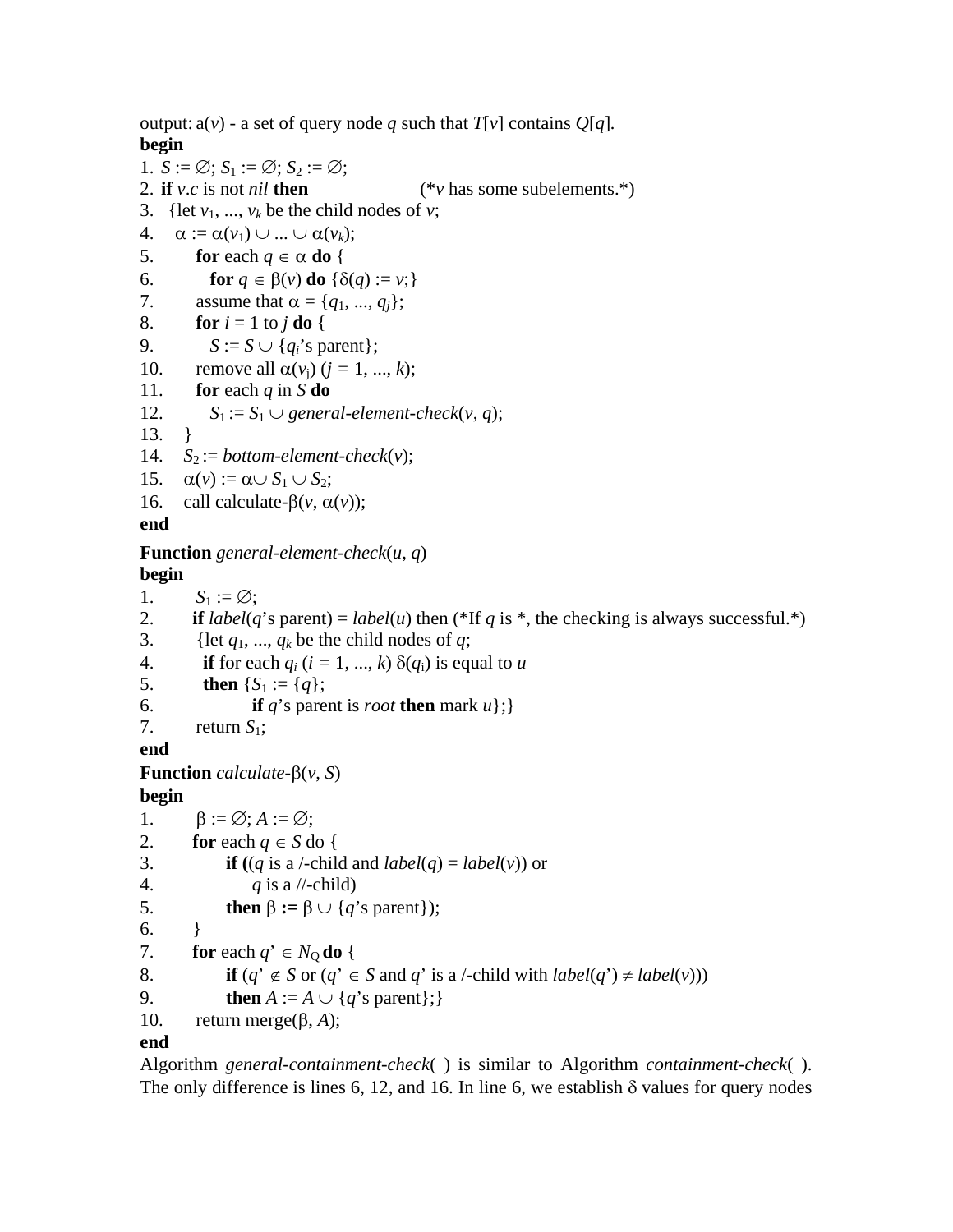based on  $\beta(v)$  instead of  $\alpha(v)$ . In addition, different treatments of /-child and //-child nodes are shifted to Function *calculate*-β( ) (see line 16.) In line 12, we call Function *general-element-check*( ) instead of *element-check*( ). In line 16, we call Function *calculate*-β( ) to generate β(*v*).

We also notice that Function *general-element-check*( ) is a little bit different from Function *element-check*( ). It corresponds to the checking of ∧-nodes in *Q*. Since each name node has only one ∧-node as its child, the checking of name nodes is integrated into this process to simplify the procedure (see line 2 in this function.)

In Function *calculate*-β(*v*, *S*), we compute  $β(v)$  based on  $α(v)$ . It is done exactly according to the conditions given above for checking ∨-node containment. Especially, in the presence of  $\dot{\neg}$ , we have to check each negative node in  $N_0$  to see whether it appears in *S* (see lines 7 - 9 in this function). It needs  $O(|N_0|\cdot \log S)$  time. So the total time of the algorithm is bounded by  $O(|T|\cdot leaf_0 + |N_0|\cdot |T|\cdot logleaf_0)$ .

# **5. Conclusion**

In this paper, an efficient algorithm for the query evaluation in an XML streaming environment is presented. The algorithm runs in O(|*T*|⋅*Qleaf*) time and O(|*T*|⋅*Qleaf*) space, where  $T_{leaf}$  stands for the number of the leaf nodes in a document tree  $T$  and  $Q_{leaf}$  for the number of the leaf nodes in a query tree *Q*. This computational complexity is much better than any existing strategy for this problem. In addition, this method can be extended to handle general queries.

# *References*

- I. Avila-Campillo, T.J. Green, A. Gupta, M. Onizuka, D. Raven, and D. Suciu (2002), XMLTK: An XML Toolkit for Scalable XML Stream Processing, in *Programming Langauge Technologoes for XML(PLAN-X)*, 2002.
- D.D. Chamberlin, J.Clark, D. Florescu and M. Stefanescu (2002) XQuery1.0: An XML Query Language, http:/ /www.w3.org/TR/query-datamodel/.
- D.D. Chamberlin, J. Robie and D. Florescu (2000) Quilt: An XML Query Language for Heterogeneous Data Sources, *WebDB 2000*.
- Y. Chen, S.B. Davison, Y. Zheng (2006), An Efficient XPath Query Processor for XML Streams, in *Proc. ICDE*, Atlanta, USA, April 3-8, 2006.
- A. Dutch, M. Fernandez, D. Florescu, A. Levy, D. Suciu (1999), A Query Language for XML, in: *Proc. 8th World Wide Web Conf*., May 1999, pp. 77-91.
- C.M. Hoffmann and M.J. O'Donnell (1982), Pattern matching in trees, *J. ACM*, 29(1):68- 95, 1982.
- Z.G. Ives, A.Y. Halevy, and D.S. Weld (2002), An XML query engine for network-bound data, *VLDB Journal*, 11(4), 2002.
- D.E. Knuth (1969), *The Art of Computer Programming, Vol.1*, Addison-Wesley, Reading, 1969.